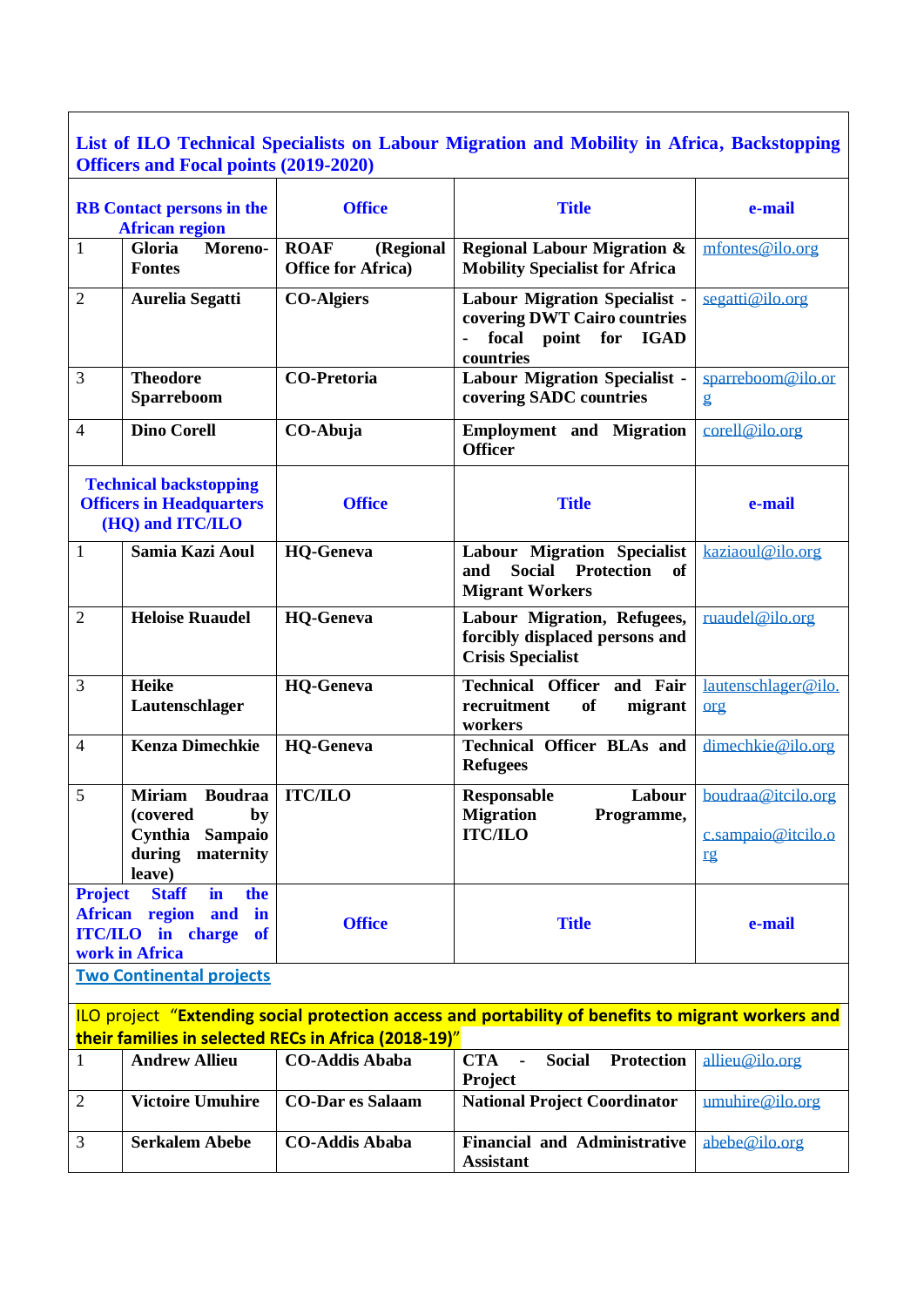**AU-IOM-ILO "Priority Implementation Actions of the AU-ILO-IOM-ECA Joint Programme on Labour Migration Governance for Development and Integration in Africa** (JLMP- Priority) 2018-2021

| $\overline{4}$ | <b>Silvia Cormaci</b>    | <b>CO-Addis Ababa</b> | CTA-<br>Project                   | "JLMP- $\text{cormaci@ilo.org}$                   |
|----------------|--------------------------|-----------------------|-----------------------------------|---------------------------------------------------|
|                |                          |                       | Priority"                         |                                                   |
|                | <b>Mariette Sabatier</b> | CO-Abidjan            | Labour<br>Junior                  | <b>Migration</b> $\sin \theta$ sabatier @ ilo.org |
|                |                          |                       | <b>Technical Officer- Project</b> |                                                   |
|                |                          |                       | "JLMP-Priority"                   |                                                   |
|                |                          |                       |                                   |                                                   |
|                |                          |                       |                                   |                                                   |

**Three Horn of Africa and East Africa projects**

ILO Project, "**Free Movement of persons and Transhumance in the IGAD Region: Improving Opportunities for Regular Labour Mobility (IGAD)**" (2017-2019)

| 6              | <b>Coumba Diop</b>                                | <b>CO-Addis Ababa</b> | <b>CTA</b> (Djibouti)                                                                 | dipc@ilo.org    |
|----------------|---------------------------------------------------|-----------------------|---------------------------------------------------------------------------------------|-----------------|
| $\overline{7}$ | <b>Ephrem Getnet</b>                              | <b>CO-Addis Ababa</b> | <b>Technical Officer</b><br><b>Project</b><br>$\overline{\phantom{a}}$<br><b>IGAD</b> | getnet@ilo.org  |
| 8              | <b>Amare Negash</b>                               | <b>CO-Addis Ababa</b> | and Administrative<br><b>Finance</b><br><b>Assistant</b>                              | negasha@ilo.org |
| 9              | Gamal<br>Yagoob<br><b>Adam Abdalla</b>            | <b>CO-Addis Ababa</b> | <b>National Project Coordinator</b>                                                   | abdalla@ilo.org |
| 10             | <b>Stephen</b><br><b>Robert</b><br><b>Mawanda</b> | <b>CO-Addis Ababa</b> | NPC (Kampala, Uganda)                                                                 | mawanda@ilo.org |
| 11             | Wycliffe<br><b>Opara</b><br>Ouma                  | <b>CO-Addis Ababa</b> | <b>NPC</b> (Nairobi, Kenya)                                                           | ouma@ilo.org    |
| 12             | <b>Mintwab</b><br><b>Yemane</b><br>Ayele          | <b>CO-Addis Ababa</b> | <b>Communications</b><br><b>Officer</b><br>(Addis Ababa, Ethiopia)                    | yemane@ilo.org  |
| 13             | <b>TBD</b>                                        | <b>CO-Addis Ababa</b> | <b>Administrative</b><br><b>Assistant</b><br>(Djibouti)                               |                 |

ILO project, "**Improved labour migration governance to protect migrant workers and combat irregular migration**" (2017-2020)- **Ethiopia**

| 14 | <b>Aida Awel</b>                  | <b>CO-Addis Ababa</b> | <b>CTA</b> - Project                                  | aida@ilo.org    |
|----|-----------------------------------|-----------------------|-------------------------------------------------------|-----------------|
| 15 | <b>Naser</b><br>Abubeker<br>Ahmed | CO-Addis Ababa        | <b>National Project Coordinator</b>                   | anser@ilo.org   |
| 16 | <b>Blen Admasu</b>                | <b>CO-Addis Ababa</b> | <b>Administrative and Finance</b><br><b>Assistant</b> | admassu@ilo.org |
| 17 | Kidest Getahun                    | <b>CO-Addis Ababa</b> | <b>National Project Coordinator</b>                   | getahun@ilo.org |

ILO Project "**Addressing the Root Causes of Migration in Ethiopia (SINCE)**" (August 2016 to 30 November 2019)– **Ethiopia**

| 18  | Ruchika Bahl        | <b>CO-Addis Ababa</b> | <b>CTA</b> - Project SINCE                                      | bahl@ilo.org   |
|-----|---------------------|-----------------------|-----------------------------------------------------------------|----------------|
| -19 | <b>Ayalu Admass</b> | <b>Addis</b>          | <b>National Project Coordinator</b>                             | admass@ilo.org |
| 20  | <b>Meron Elias</b>  | <b>CO-Addis Ababa</b> | Sr.<br><b>Finance</b><br>and<br><b>Administrative Assistant</b> | eliasm@ilo.org |

**Two North Africa projects**

ILO project "**Supporting the Social and Professional Reintegration of North African Return Migrants (SURE)" (January 2018 to 31st December, 2019)** – Direct target countries: **Morocco and Tunisia.**  Indirect target countries: **Algeria and Mauritania.**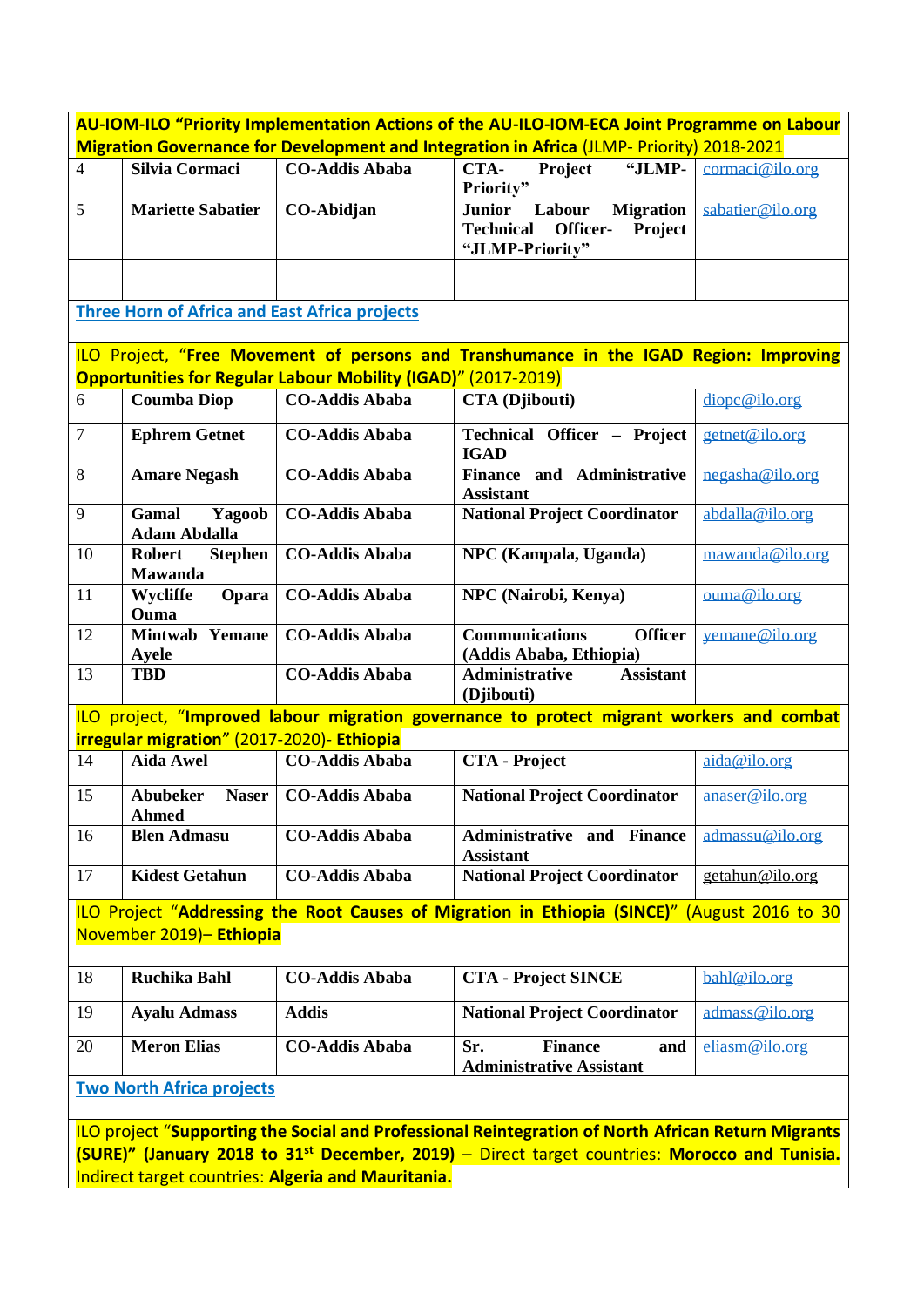| 21                | <b>Hedayat Selim</b>                    | <b>CO-Algiers</b>                       | <b>National Project Coordinator</b>                                                                                                           | h.selim@itcilo.org           |
|-------------------|-----------------------------------------|-----------------------------------------|-----------------------------------------------------------------------------------------------------------------------------------------------|------------------------------|
| 22                | <b>Hisham</b><br><b>Abdel</b><br>Rahman | <b>CO-Algiers</b>                       | <b>National Project Coordinator</b>                                                                                                           | h.abdelrahman@it<br>cilo.org |
|                   |                                         |                                         |                                                                                                                                               |                              |
|                   |                                         |                                         | ILO project "Appui à l'amélioration de la Gouvernance des Migrations et à la promotion des                                                    |                              |
|                   |                                         |                                         | Migrations de main d'œuvre équitables au Maghreb (AMEM)" - Tunisia, Libya, Morocco and                                                        |                              |
| <b>Mauritania</b> |                                         |                                         |                                                                                                                                               |                              |
| 23                | <b>Mohamed Belarbi</b>                  | <b>CO-Algiers (Tunis)</b>               | CTP Projet AMEM (Appui<br><b>Gouvernance des Migrations</b><br>de Travail au Maghreb (LIB-<br><b>MAR-MAU-TUN)</b><br>Coop<br><b>Italienne</b> | belarbi@ilo.org              |
| 24                | Mr Samba SY                             | <b>CO-Algiers</b><br>(Mauritania)       | National Coordinator of the<br><b>AMEM</b> project (Mauritania)                                                                               | sysamba1983@gm<br>ail.com    |
| 25                | <b>Marouane Achour</b>                  | <b>CO-Algiers (Tunis)</b>               | <b>Administrative and Finance</b><br><b>Assistant (AMEM project)</b>                                                                          | achour@ilo.org               |
| 26                | Abderrahim<br>Amraoui                   | <b>CO-Algiers (Rabat)</b>               | <b>National Project Coordinator</b><br>(Morocco)                                                                                              | amraoui@ilo.org              |
| 27                | Majida Sadok                            | <b>Co-Algiers (Rabat)</b>               | <b>Administrative and Finance</b><br>Assistant (AMEM project -<br>Morocco)                                                                    | sadok@ilo.org                |
|                   | <b>Three West Africa projects</b>       |                                         |                                                                                                                                               |                              |
|                   |                                         |                                         | IOM-ILO-ECOWAS project "Support to Free Movement of Persons and Migration in West Africa                                                      |                              |
|                   | (FMM)" (2017-Feb 2020)                  |                                         |                                                                                                                                               |                              |
| 20                | <b>Lotte Kejser</b>                     | CO-Abuja                                | CTA/<br>Labour<br><b>Migration</b><br><b>Expert</b>                                                                                           | kejser@ilo.org               |
| 21                | <b>Agatha Kolawole</b>                  | CO-Abuja                                | <b>National Project Coordinator</b>                                                                                                           | kolawole@ilo.org             |
| 22                | Sarah Inokoba                           | CO-Abuja                                | Administrative and Finance   inokoba@ilo.org<br><b>Assistant</b>                                                                              |                              |
|                   |                                         |                                         | Initiative for Labour Migration, Employment and Reintegration in Nigeria and Ghana (January 2019                                              |                              |
|                   | to June $2020$ ) – GIZ                  |                                         |                                                                                                                                               |                              |
| 25                | Akua<br>Ofori-<br>Asumadu               | <b>Office</b><br>Project<br>in<br>Accra | <b>National Project Coordinator</b>                                                                                                           | asumadu@ilo.org              |
| 26                | <b>Austin Erameh</b>                    | ILO-Abuja                               | <b>National Project Coordinator</b>                                                                                                           | erameh@ilo.org               |
| 27                | Joshua Ebbi                             | ILO-Abuja                               | Finance and Administrative<br><b>Assistant</b>                                                                                                | ebbi@ilo.org                 |
|                   |                                         |                                         | ILO project: "Création d'emplois décents et consolidation de l'emploi existant pour les jeunes et                                             |                              |
| Mauritania        |                                         |                                         | potentiels migrants dans le secteur de la pêche artisanale (octobre 2017 à 30 septembre 2021)-                                                |                              |
| 28                | <b>Federico</b>                         | <b>CO-Algiers</b>                       | <b>CTA - Promoting self-reliance</b>                                                                                                          | barroeta@ilo.org             |
|                   | <b>Barroeta</b>                         | (Mauritania)                            | sustainable jobs for<br>and                                                                                                                   |                              |
|                   |                                         |                                         | refugees<br>and<br>host                                                                                                                       |                              |
|                   |                                         |                                         | communities in Mauritania                                                                                                                     |                              |
|                   |                                         |                                         |                                                                                                                                               |                              |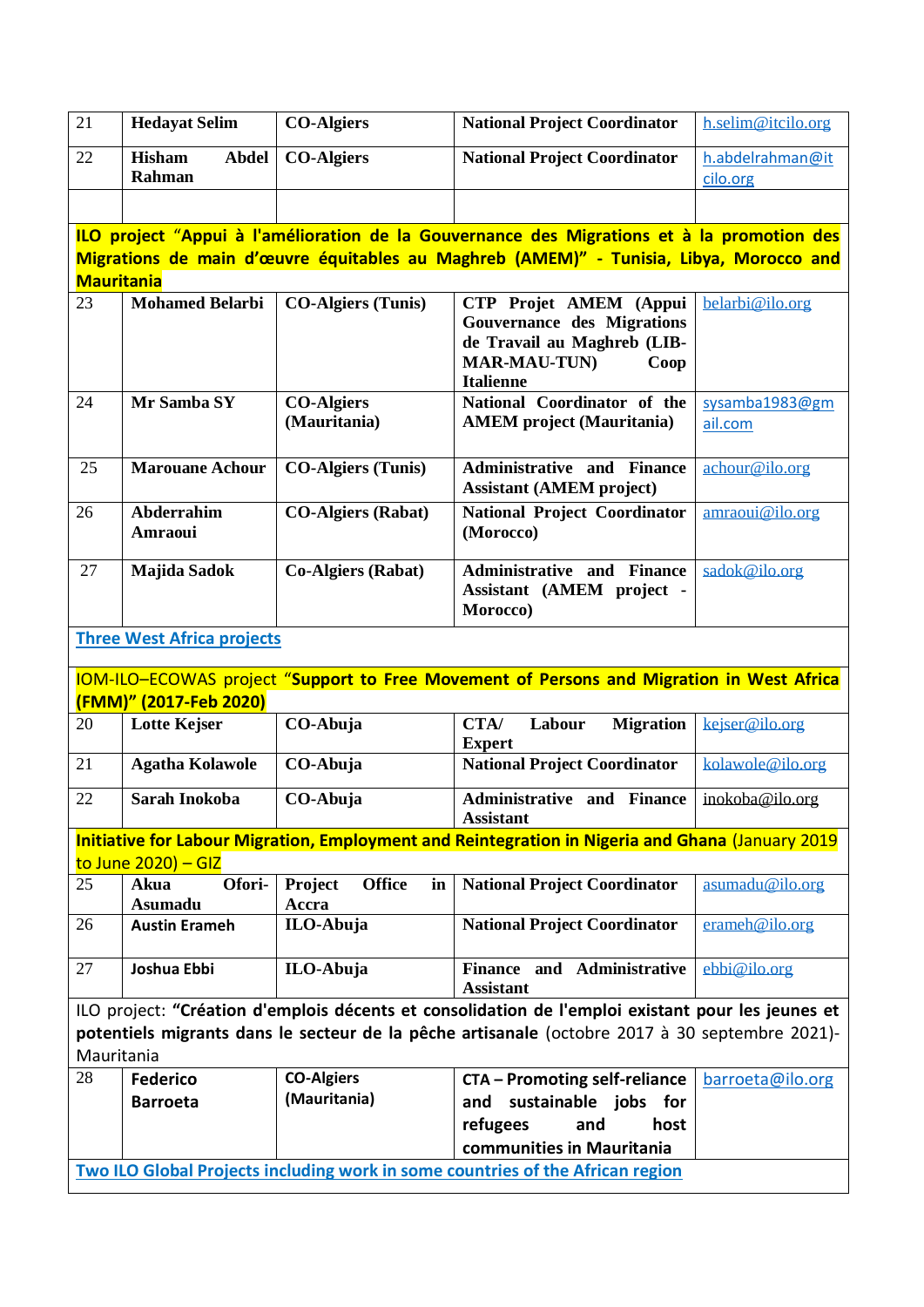| <b>ILO project "Integrated Programme on Fair Recruitment" (FAIR I)</b> - $1^{st}$ August 2015 to 31 <sup>st</sup> July, 2018 |  |
|------------------------------------------------------------------------------------------------------------------------------|--|
| $-$ covering work in Tunisia; and, FAIR II 1 <sup>st</sup> August, 2018 to 31 <sup>st</sup> July 2021;                       |  |

| 35 | <b>Ferdaoues</b><br>Wertani | <b>CO-Algiers (Tunis)</b> | <b>National Project Coordinator -   wertani@ilo.org</b><br>Projet FAIR II/Programme |  |
|----|-----------------------------|---------------------------|-------------------------------------------------------------------------------------|--|
|    |                             |                           | intégré<br>de<br>recrutement<br>équitable                                           |  |
| 36 | Aicha Khouildi              | <b>CO-Algiers (Tunis)</b> | Administrative and Financial khouildi@ilo.org<br>assistant (FAIR II)                |  |

ILO project **"Global Action to Improve the Recruitment Framework of Labour Migration" (REFRAME)** – 1<sup>st</sup> January 2017 to December 2019 – covering work in Madagascar

| 37             | Noémie                     | <b>CO</b> - Antananarivo | <b>National Project Coordinator -</b>  | razafimandimby@il  |
|----------------|----------------------------|--------------------------|----------------------------------------|--------------------|
|                | <b>Razafimandimby</b>      |                          | <b>REFRAME</b><br><b>Project</b><br>in | o.org              |
|                |                            |                          | Madagascar                             |                    |
| 38             | <b>Iholy</b>               | <b>CO</b> - Antananarivo | <b>Project Assistant - REFRAME</b>     | rasendrarivo@ilo.o |
|                | <b>Rasendrarivo</b>        |                          | <b>Project in Madagascar</b>           | rg                 |
|                | <b>Focal points in ILO</b> | <b>Office</b>            | <b>Title</b>                           | e-mail             |
|                | <b>Africa Offices</b>      |                          |                                        |                    |
| 1              | Sophie de Coninck          | <b>CO-Abidjan</b>        | <b>Senior Specialist Fundamental</b>   | deconinck@ilo.org  |
|                |                            |                          | <b>Principles and Rights at Work</b>   |                    |
| $\overline{2}$ | <b>Wouter Cools</b>        | DWT/CO-Dakar             | <b>PARDEV Junior Professional</b>      | cools@ilo.org      |
|                |                            |                          | <b>Officer</b>                         |                    |
| $\mathbf{3}$   | Anthony                    | <b>CO-Dar es Salaam</b>  | <b>National Programme Officer</b>      | rutabanzibwa@ilo.  |
|                | Rutabanzibwa               |                          |                                        | org                |
| 4              | <b>Redha Ameur</b>         | <b>DWT/CO-Pretoria</b>   | <b>Regional HIV and AIDS</b>           | ameur@ilo.org      |
|                |                            |                          | <b>Specialist</b>                      |                    |
| 5              | <b>Amir Obeid</b>          | <b>DWT/CO Cairo</b>      | <b>CTA from the Dutch</b>              | faheem@ilo.og      |
|                | Faheem                     |                          | partnership project                    |                    |

**Synergies and cross-fertilization with ILO Projects on Refugees and Forcibly displaced persons' access to the labour market**

ILO-UNHCR-World Bank-UNICEF-ICF **-"Joint Partnership for Inclusive Jobs and Education for Host Communities, Refugees and Other Forcibly Displaced Persons programme"** – Dutch funding- Multipartner programme- Egypt, Ethiopia, Kenya, Uganda and Sudan – 2018-2022

|   | Jean-Yves Barba | <b>CO- Addis Ababa</b>              | <b>CTA-Inclusive Joint</b><br><b>Partnership for Inclusive</b><br><b>Jobs and Education for Host</b><br><b>Communities, Refugees and</b><br>other Forcibly Displaced<br>Persons programme- Egypt,<br>Ethiopia, Kenya, Uganda and<br>Sudan | barba@ilo.org  |
|---|-----------------|-------------------------------------|-------------------------------------------------------------------------------------------------------------------------------------------------------------------------------------------------------------------------------------------|----------------|
| 2 | Aragaw Luladay  | <b>CO-Addis Ababa</b><br>(Ethiopia) | <b>National Officer-Ethiopia</b>                                                                                                                                                                                                          | aragaw@ilo.org |